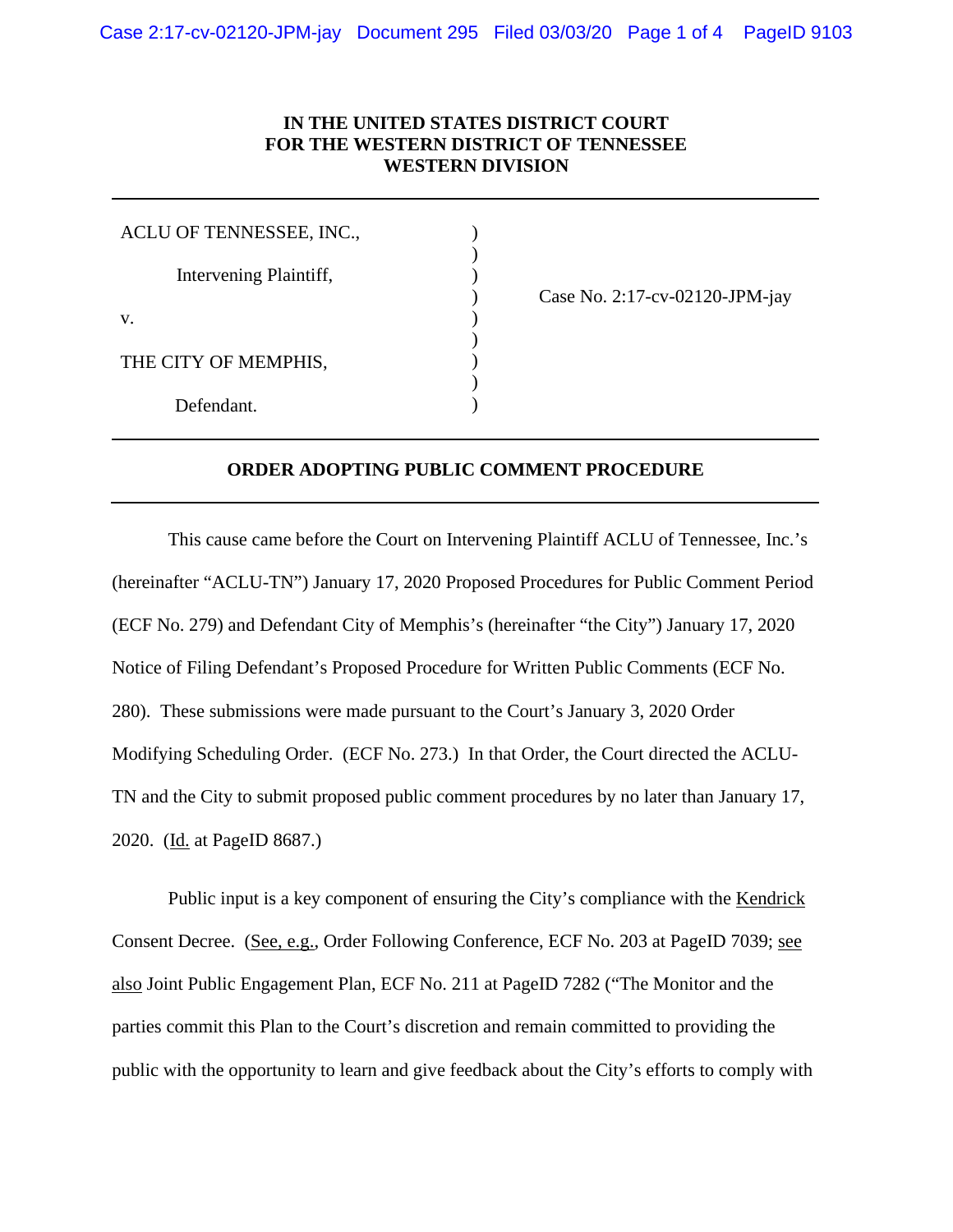the *Kendrick* Consent Decree.")) "Rigorous transparency" is also one of the core principles guiding the Independent Monitor's process of ensuring the City's compliance with the Kendrick Consent Decree. (ECF No. 180-1 at PageID 6559 ("Rigorous Transparency. We want the Court, the MPD, the ACLU-TN, and the public to know what we are doing, why we are doing it, and how much it costs.").) These principles apply with equal force to the Court's consideration of any proposed modification of the Kendrick Consent Decree.

With these guiding principles in mind, and after reviewing both the ACLU-TN's and the City's proposed public-comment procedures, the Court hereby **ADOPTS** the ACLU-TN's proposed public-comment procedure. (See ECF No. 279.) The ACLU-TN's proposed procedure better comports with the guiding principles of transparency and public engagement by putting in place fewer barriers to public participation in the modification process. The ACLU-TN's procedure allows all members of the public to submit comments directly to the Court or to the Independent Monitor for review and permits citizens to submit comments in a variety of formats. (See id. at PageID 8805–06.)

The Court adopts the ACLU-TN's procedure and reproduces that comment procedure as follows:

## **MODIFICATION PUBLIC COMMENT PROCEDURE:**

- (1) The Court will accept written comments on the Proposed Modifications of the Kendrick Consent Decree beginning on **Friday April 3, 2020.** The Court will accept written comments until **Monday May 4, 2020.**
- (2) Written comments may be submitted by individuals, groups of individuals, or legal entities.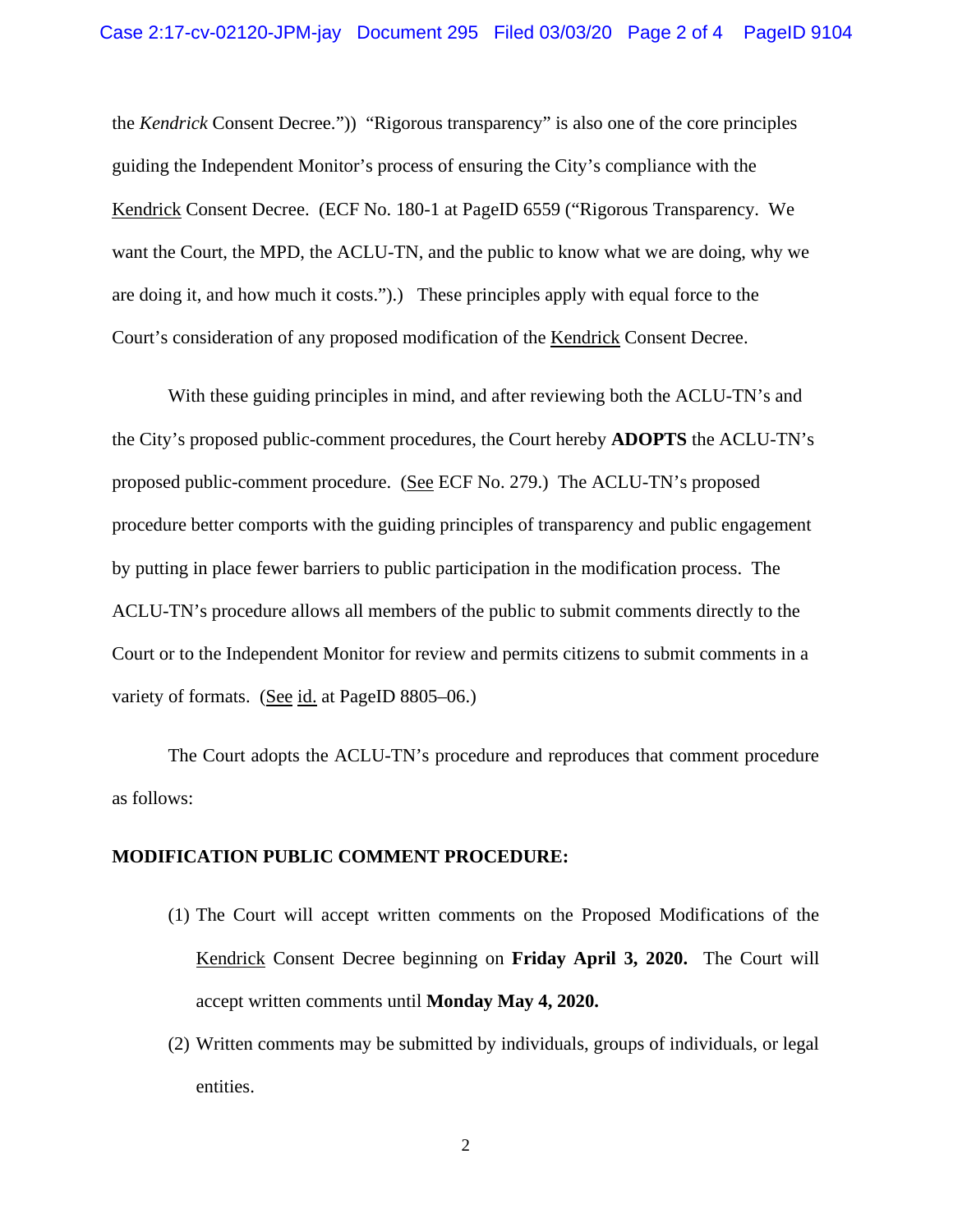- (3) Written comments:
	- (a) shall identify the person or group submitting the comment;
	- (b) shall outline the individual, group of individuals, or entity's experiences or credentials that bear on the Court's consideration of the party [or parties'] proposed modification of the Kendrick Consent Decree; and
	- (c) shall not exceed ten (10) pages in length.
- (4) Written comments may be submitted either in paper copy or as an electronic portable document format ("PDF") on disk or portable drive, via U.S. Mail or common carrier, to the Clerk for the United States District Court for the Western District of Tennessee, located at:

167 N. Main Street, Rm. 242 Memphis, TN, 28103

- (5) Written comments may also be submitted in PDF to the Independent Monitor via email at [monitoringteam@memphispdmonitor.com.](mailto:monitoringteam@memphispdmonitor.com) All comments received by the Monitor shall be copied and sent in paper form to the Clerk of Court.
- (6) Interested members of the public may also submit comments in video format, submitted via the methods outlined above in (4) and (5). Any video submission must conform to the requirements imposed by  $(3)(a)$  and  $(3)(b)$  of these procedures. Additionally, any such video submission shall not exceed ten minutes in length and shall be formatted as a MPEG-4 (file extension .mp4).
- (7) The Clerk shall make four copies of all written comments it receives. One copy shall be prepared for the Court, and the remaining copies shall be presented to the ACLU-TN, the Independent Monitor, and the City at the close of the Public Comment Period. The Clerk's Office shall make four copies of all video and